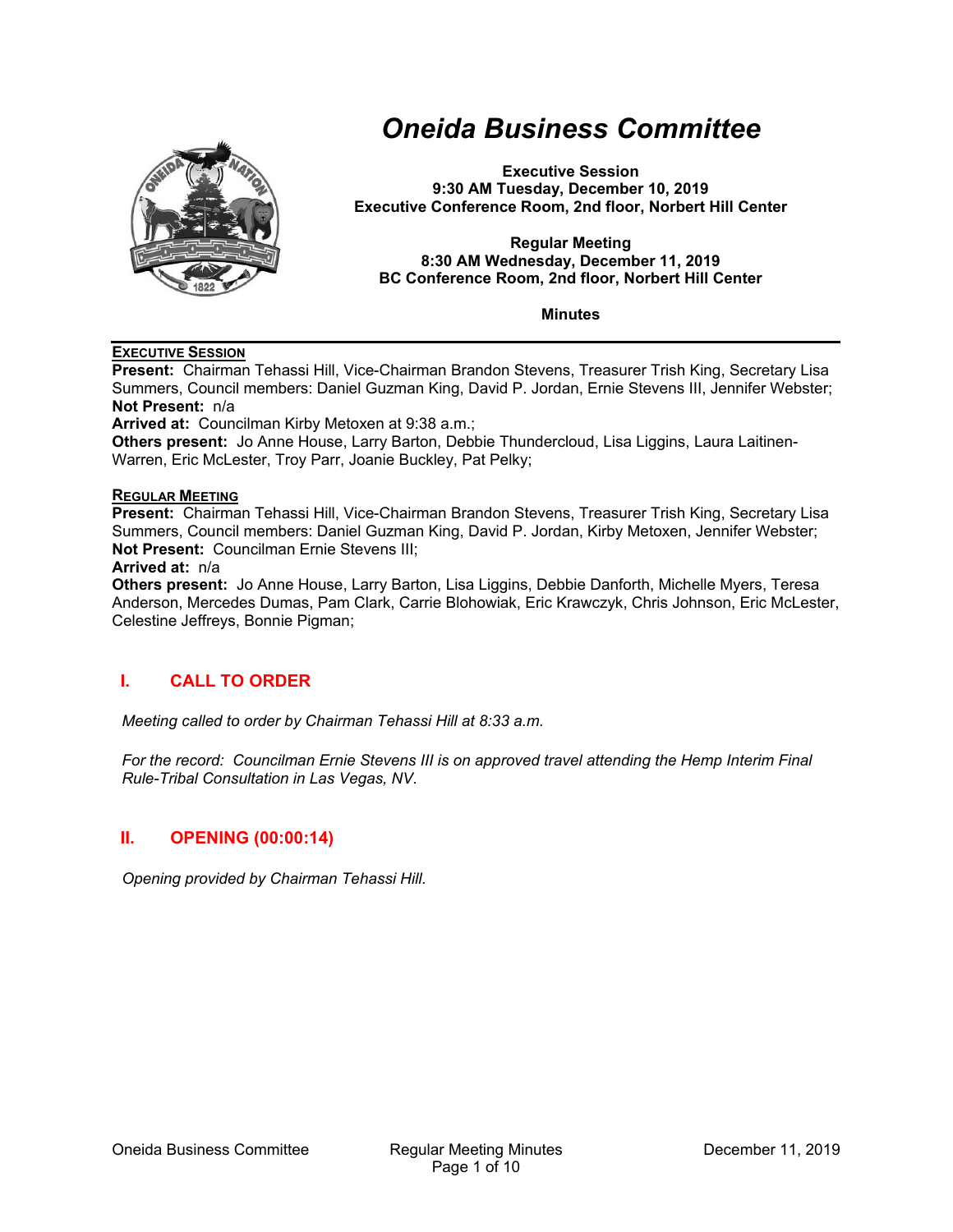**A. Special Recognition for earning accreditation from the Accreditation Association for Ambulatory Health Care (00:03:41)**  Sponsor: Jennifer Webster, Councilwoman

*Special recognition by Councilwoman Jennifer Webster of the Comprehensive Health Division for earning accreditation from the Accreditation Association for Ambulatory Health Care; the following individuals from the Mock Survey Team and the Executive Management Team were recognized today: Henrietta Cornelius, Bill Stempski, Pamela Clark, Carrie Blohowiak, Connie VandenBerg, Sheri Forgette, Eric Krawczyk, Mercedes Dumas, Teresa Anderson, Michelle Myers, Ravinder Vir, Jeff Carlson, Dave Larson, Mari Kriescher, Mary Corneliussen, Mercie Danforth, and Debbie Danforth. Additional recognition by Secretary Lisa Summers inviting the full team/division to a recognition event in January 2020.* 

# **III. ADOPT THE AGENDA (00:11:20)**

Motion by Lisa Summers to adopt the agenda with four (4) noted changes [1) under the General Tribal Council heading, add item IX.A Suspend stipends for non-reporting entities for the 2020 annual report; 2) under the General Tribal Council heading, add item IX.B Approve the amended 2020 annual General Tribal Council meeting agenda to include the 2020 General Election dates; 3) under the Executive Session heading, add item X.E.4. Adopt resolution entitled Regarding the pardon of Valerie P. Ventura; and 4) under the Executive Session heading, add item X.E.5. Adopt resolution entitled Regarding the pardon of Anthony P. Konkol], seconded by David P. Jordan. Motion carried:

| Aves:        | Daniel Guzman King, David P. Jordan, Trish King, Kirby Metoxen, |
|--------------|-----------------------------------------------------------------|
|              | Brandon Stevens, Lisa Summers, Jennifer Webster                 |
| Not Present: | Ernie Stevens III                                               |

## **IV. MINUTES**

**A. Approve the November 26, 2019, regular Business Committee meeting minutes (00:13:08)** 

Sponsor: Lisa Summers, Secretary

Motion by Lisa Summers to approve the November 26, 2019, regular Business Committee meeting minutes, seconded by Jennifer Webster. Motion carried:

| Ayes:        | Daniel Guzman King, David P. Jordan, Trish King, Kirby Metoxen,<br>Brandon Stevens, Lisa Summers, Jennifer Webster |
|--------------|--------------------------------------------------------------------------------------------------------------------|
| Not Present: | Ernie Stevens III                                                                                                  |

**B. Approve the November 27, 2019, quarterly reports Business Committee meeting minutes (00:13:30)** 

Sponsor: Lisa Summers, Secretary

Motion by Kirby Metoxen to approve the November 27, 2019, quarterly reports Business Committee meeting minutes, seconded by David P. Jordan. Motion carried:

| Aves:        | Daniel Guzman King, David P. Jordan, Trish King, Kirby Metoxen,<br>Brandon Stevens, Lisa Summers, Jennifer Webster |
|--------------|--------------------------------------------------------------------------------------------------------------------|
| Not Present: | Ernie Stevens III                                                                                                  |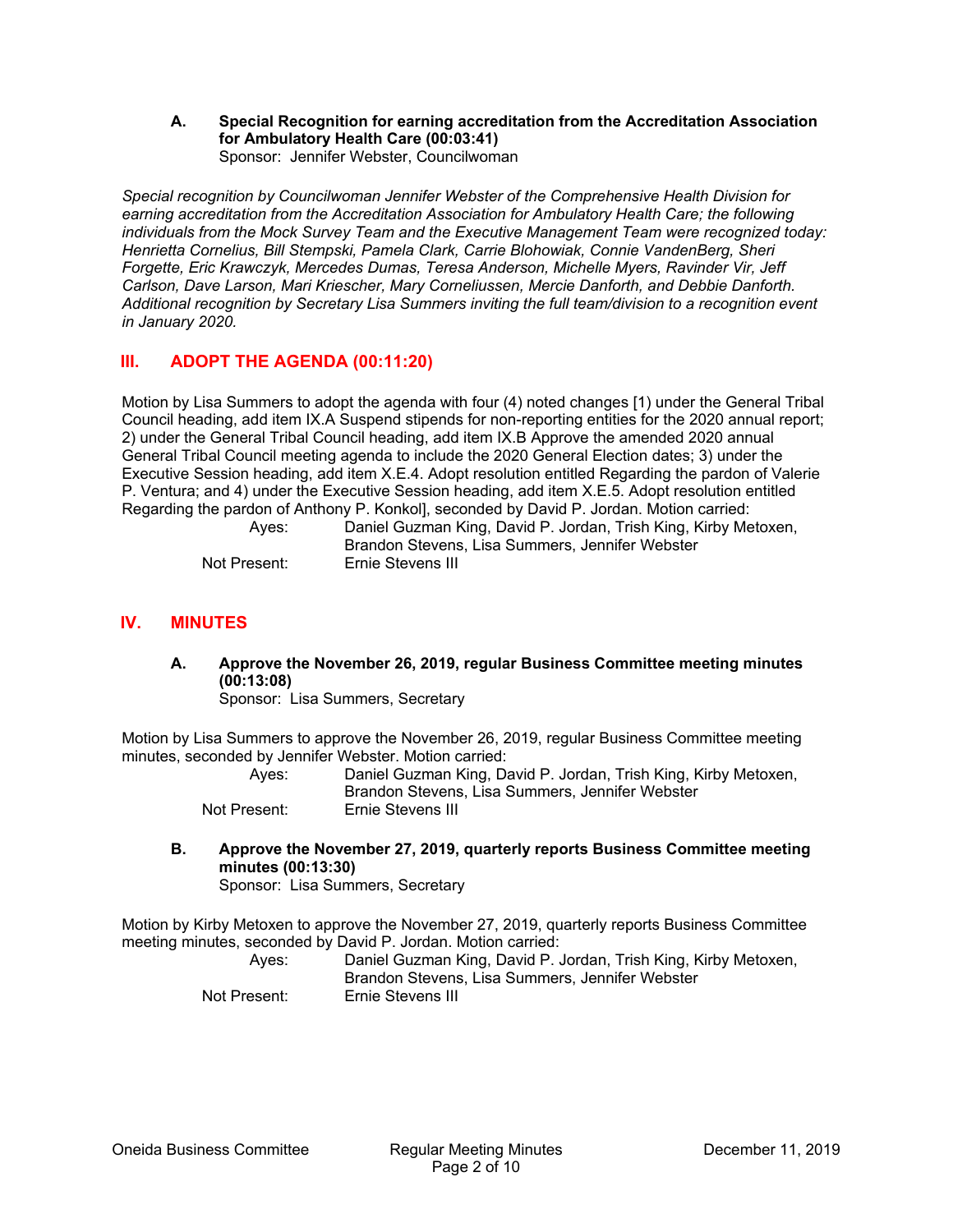## **V. RESOLUTIONS**

#### **A. Adopt resolution entitled Amending resolution # BC 01-09-19-D Appointment of Liaison Responsibilities for Organization Entities for the 2017-2020 term of the Oneida Business Committee (00:13:52)**  Sponsor: Lisa Summers, Secretary

Motion by David P. Jordan to adopt resolution 12-11-19-A Amending resolution # BC 01-09-19-D Appointment of Liaison Responsibilities for Organization Entities for the 2017-2020 term of the Oneida Business Committee, seconded by Brandon Stevens. Motion carried:

> Ayes: Daniel Guzman King, David P. Jordan, Trish King, Kirby Metoxen, Brandon Stevens, Lisa Summers, Jennifer Webster Not Present: Ernie Stevens III

## **VI. STANDING COMMITTEES**

## **A. LEGISLATIVE OPERATING COMMITTEE**

**1. Accept the November 20, 2019, regular Legislative Operating Committee meeting minutes (00:16:10)**  Sponsor: David P. Jordan, Councilman

Motion by Kirby Metoxen to accept the November 20, 2019, regular Legislative Operating Committee meeting minutes, seconded by Jennifer Webster. Motion carried:

 Ayes: Daniel Guzman King, David P. Jordan, Trish King, Kirby Metoxen, Brandon Stevens, Lisa Summers, Jennifer Webster Not Present: Ernie Stevens III

## **VII. TRAVEL REQUESTS**

**A. Approve the travel request in accordance with §219.6-1 - Eight (8) Individuals - 2020 Special Election - Milwaukee, WI - January 24-26, 2020 (00:16:34)**  Sponsor: Vicki Cornelius, Chair/Oneida Election Board

Motion by Jennifer Webster to approve the travel request in accordance with §219.6-1 for eight (8) individuals to attend the 2020 Special Election in Milwaukee, WI - January 24-26, 2020, seconded by Lisa Summers. Motion carried:

 Ayes: Daniel Guzman King, David P. Jordan, Trish King, Kirby Metoxen, Brandon Stevens, Lisa Summers, Jennifer Webster Not Present: Ernie Stevens III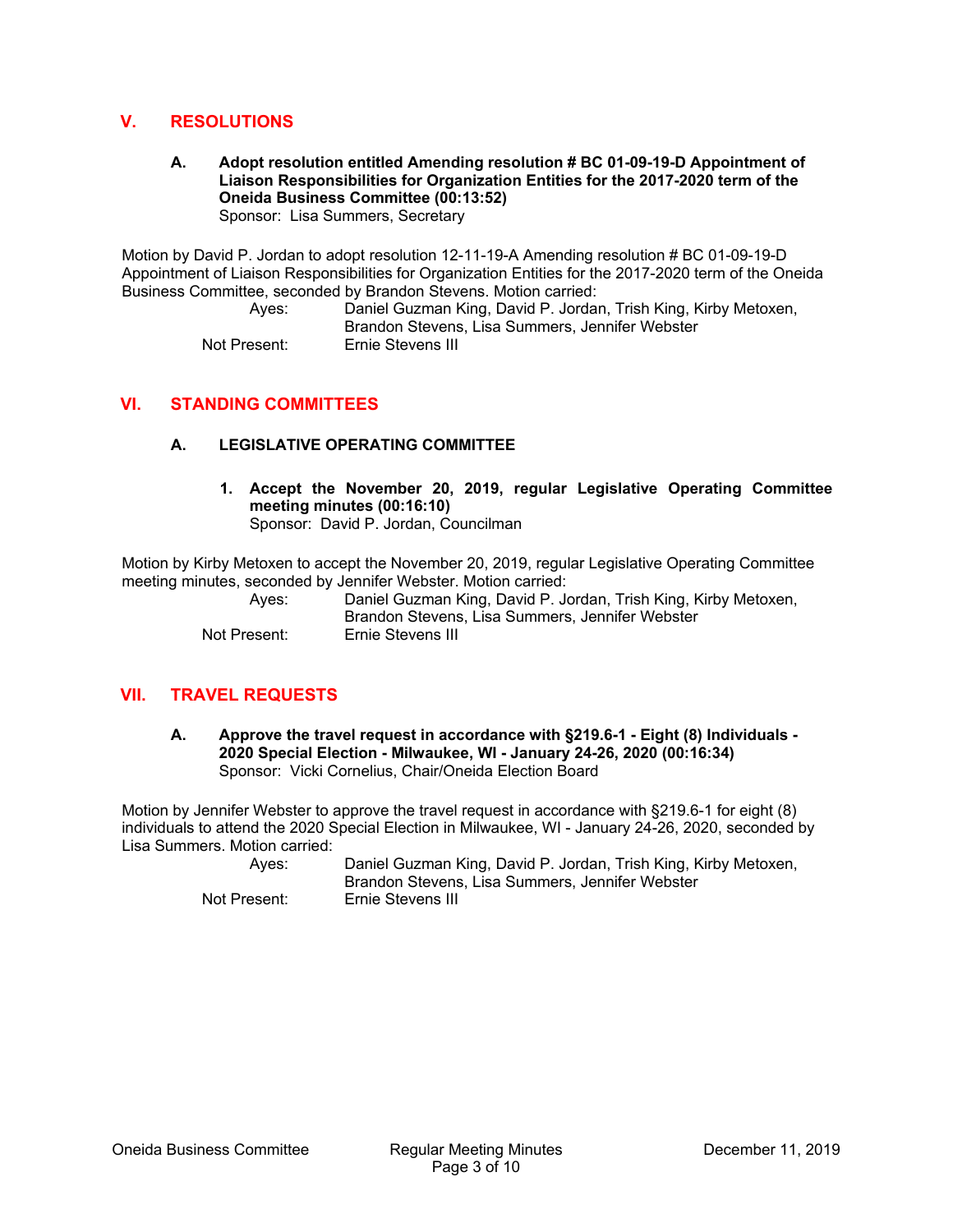**B. Approve the travel request - Chairman Tehassi Hill - Brackeen v. Bernhardt Arguments - New Orleans, LA - January 21-22, 2020 (00:18:03)**  Sponsor: Tehassi Hill, Chairman

Motion by Lisa Summers to approve the travel request for Chairman Tehassi Hill to attend the Brackeen v. Bernhardt Arguments in New Orleans, LA - January 21-22, 2020, seconded by Kirby Metoxen. Motion carried:

 Ayes: Daniel Guzman King, David P. Jordan, Trish King, Kirby Metoxen, Brandon Stevens, Lisa Summers, Jennifer Webster Not Present: Ernie Stevens III

**C. Approve the travel request - Councilwoman Jennifer Webster - Tribal Self-Governance Advisory Committee (TSGAC)/SGAC - Washington DC - January 22- 24, 2020 (00:18:32)**  Sponsor: Jennifer Webster, Councilwoman

Motion by Lisa Summers to approve the travel request for Councilwoman Jennifer Webster to attend the Tribal Self-Governance Advisory Committee (TSGAC)/SGAC in Washington DC - January 22-24, 2020, seconded by Kirby Metoxen. Motion carried:

| Aves:        | Daniel Guzman King, David P. Jordan, Trish King, Kirby Metoxen,<br>Brandon Stevens, Lisa Summers |
|--------------|--------------------------------------------------------------------------------------------------|
| Abstained:   | Jennifer Webster                                                                                 |
| Not Present: | Ernie Stevens III                                                                                |

**D. Approve the travel request - Vice-Chairman Brandon Stevens - 6th Annual Tribal Govt E-Commerce conference: Wiring the Rez 2020 - Chandler, AZ - January 30-31, 2020 (00:18:59)** 

Sponsor: Brandon Stevens, Vice-Chairman

Motion by Lisa Summers to approve the travel request for Vice-Chairman Brandon Stevens to attend the 6th Annual Tribal Govt E-Commerce conference: Wiring the Rez 2020 in Chandler, AZ - January 30-31, 2020, seconded by Kirby Metoxen. Motion carried:

| Aves:        | Daniel Guzman King, David P. Jordan, Trish King, Kirby Metoxen,<br>Lisa Summers, Jennifer Webster |
|--------------|---------------------------------------------------------------------------------------------------|
| Abstained:   | <b>Brandon Stevens</b>                                                                            |
| Not Present: | Ernie Stevens III                                                                                 |

**E. Approve the travel request - Councilman Kirby Metoxen - 2020 AIANTA Board retreat - Palm Springs, CA - June 6-9, 2020 (00:19:37)**  Sponsor: Kirby Metoxen, Councilman

Motion by David P. Jordan to approve the travel request for Councilman Kirby Metoxen to attend the 2020 AIANTA Board retreat in Palm Springs, CA - June 6-9, 2020, seconded by Trish King. Motion carried:

 Ayes: Daniel Guzman King, David P. Jordan, Trish King, Brandon Stevens, Lisa Summers, Jennifer Webster Abstained: Kirby Metoxen Not Present: Ernie Stevens III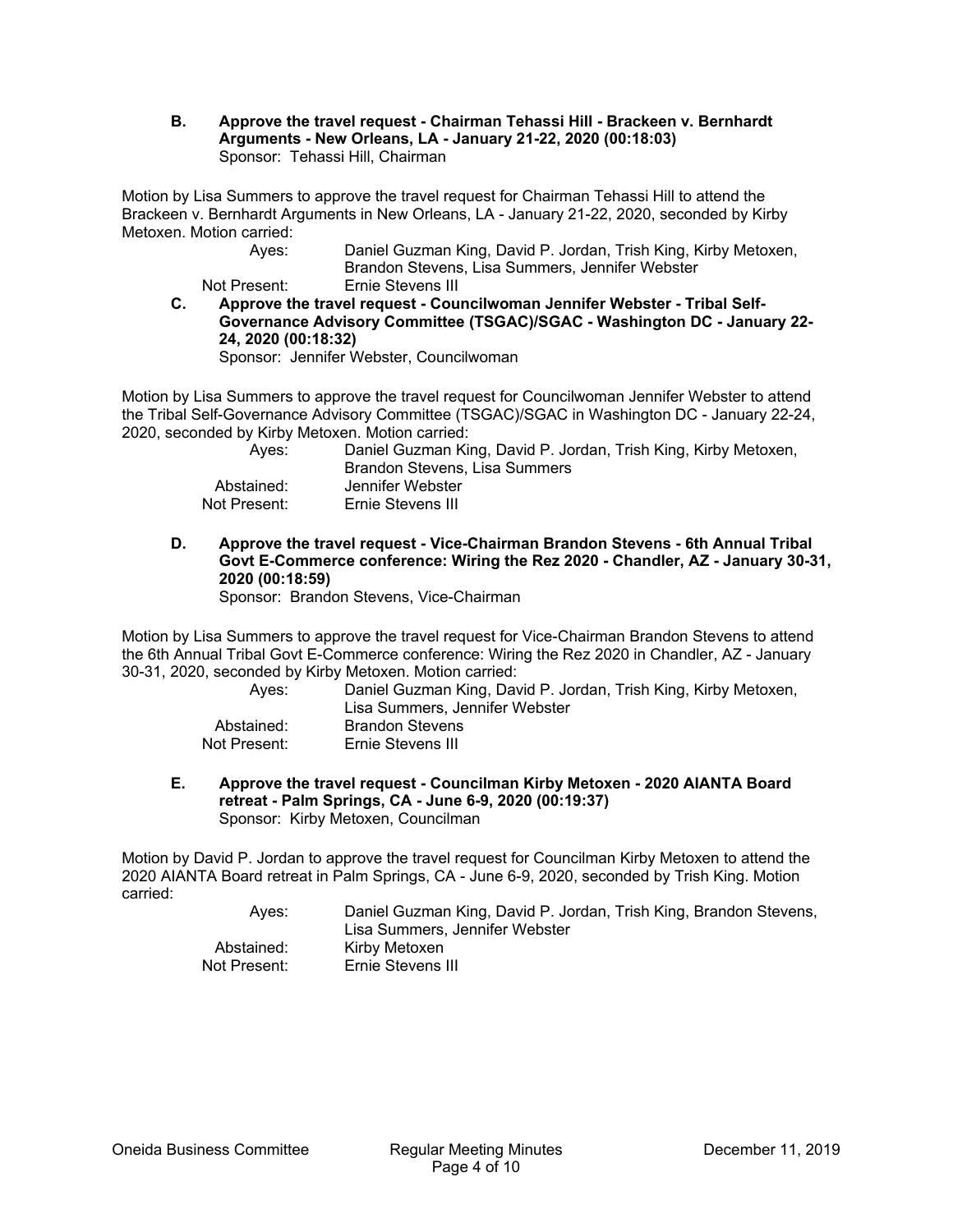## **VIII. NEW BUSINESS**

**A. Approve two (2) actions regarding funding for Oneida language classes in area public school districts (00:20:15)** 

Sponsor: Jennifer Webster, Councilwoman

Motion by Lisa Summers to support the request from the Pulaski Community School District for financial support the Oneida Language Teaching Position and to defer this request to the General Manager and the Finance Committee to collaborate on the funding, seconded by Kirby Metoxen. Motion carried:

> Ayes: Daniel Guzman King, David P. Jordan, Trish King, Kirby Metoxen, Brandon Stevens, Lisa Summers, Jennifer Webster Not Present: Ernie Stevens III

**B. Approve the CY2020 vacancy postings for Boards, Committees, Commissions, Corporate Boards, Standing Committees, and Other (00:30:40)**  Sponsor: Lisa Summers, Secretary

Motion by David P. Jordan to approve the CY2020 vacancy postings for Boards, Committees, Commissions, Corporate Boards, Standing Committees, and Other, seconded by Jennifer Webster. Motion carried:

> Ayes: Daniel Guzman King, David P. Jordan, Trish King, Kirby Metoxen, Brandon Stevens, Lisa Summers, Jennifer Webster Not Present: Ernie Stevens III

**C. Re-post one (1) vacancy - Oneida Environmental Resource Board (00:31:38)**  Sponsor: Lisa Summers, Secretary

Motion by Jennifer Webster to re-post one (1) vacancy for the Oneida Environmental Resource Board, seconded by David P. Jordan. Motion carried:

| Aves:        | Daniel Guzman King, David P. Jordan, Trish King, Kirby Metoxen,<br>Brandon Stevens, Lisa Summers, Jennifer Webster |
|--------------|--------------------------------------------------------------------------------------------------------------------|
| Not Present: | Ernie Stevens III                                                                                                  |

# **IX. GENERAL TRIBAL COUNCIL**

#### **A. Suspend stipends for non-reporting entities for the 2020 annual report (00:32:20)**  Sponsor: Lisa Summers, Secretary

Motion by David P. Jordan to suspend stipends for the Oneida Land Claims Commission and the Oneida Nation Arts Board in accordance with § 105.12-5 of the Boards, Committees, and Commissions law until their 2020 annual reports are accepted by the General Tribal Council, seconded by Lisa Summers. Motion carried:

| Aves:        | Daniel Guzman King, David P. Jordan, Trish King, Kirby Metoxen,<br>Brandon Stevens, Lisa Summers, Jennifer Webster |
|--------------|--------------------------------------------------------------------------------------------------------------------|
| Not Present: | Ernie Stevens III                                                                                                  |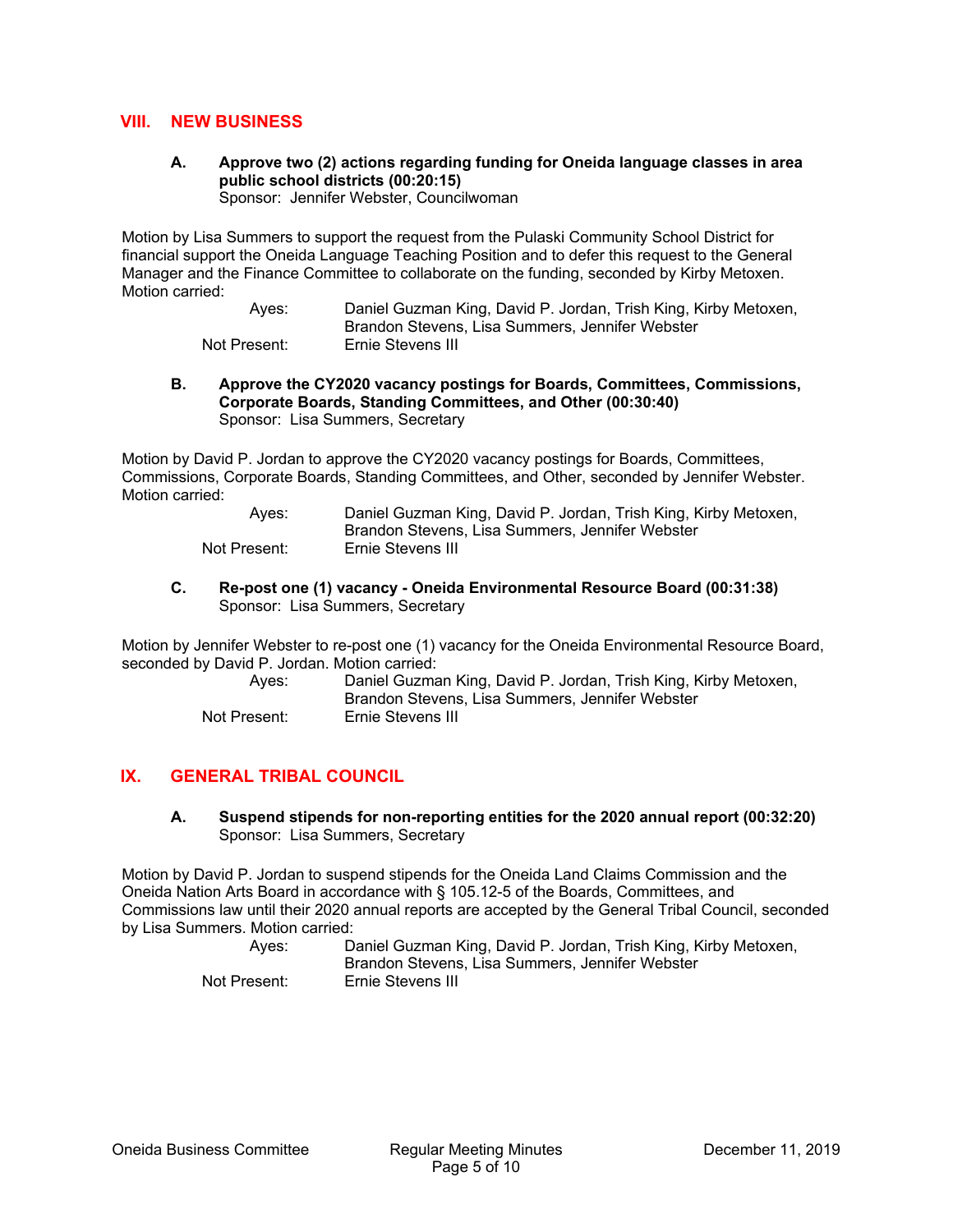**B. Approve the amended 2020 annual General Tribal Council meeting agenda to include the 2020 General Election dates (00:34:50)**  Sponsor: Lisa Summers, Secretary

Motion by Lisa Summers to approve the amended 2020 annual General Tribal Council meeting agenda to include the 2020 General Election dates, seconded by Jennifer Webster. Motion carried: Ayes: Daniel Guzman King, David P. Jordan, Trish King, Kirby Metoxen, Brandon Stevens, Lisa Summers, Jennifer Webster Not Present: Ernie Stevens III

# **X. EXECUTIVE SESSION**

## **A. REPORTS**

**1. Accept the Chief Counsel report (00:36:45)**  Sponsor: Jo Anne House, Chief Counsel

Motion by Brandon Stevens to accept the Chief Counsel report, seconded by David P. Jordan. Motion carried:

| Aves:        | Daniel Guzman King, David P. Jordan, Trish King, Kirby Metoxen, |
|--------------|-----------------------------------------------------------------|
|              | Brandon Stevens, Lisa Summers, Jennifer Webster                 |
| Not Present: | Ernie Stevens III                                               |

Motion by Brandon Stevens to approve a limited waiver of sovereign immunity - Brown County Public Works Department project agreement - file # 2019-1359, seconded by Lisa Summers. Motion carried:

| Ayes:        | Daniel Guzman King, David P. Jordan, Trish King, Kirby Metoxen, |
|--------------|-----------------------------------------------------------------|
|              | Brandon Stevens, Lisa Summers, Jennifer Webster                 |
| Not Present: | Ernie Stevens III                                               |

## **B. STANDING ITEMS**

#### **1. ONEIDA GOLF ENTERPRISE CORPORATION - LADIES PROFESSIONAL GOLF ASSOCIATION**

#### **a. Accept the Thornberry Creek LPGA Classic September/October/November 2019 report (00:37:40)**  Sponsor: Eric McLester, Business Compliance Analyst

Motion by Lisa Summers to accept the Thornberry Creek LPGA Classic September/October/November 2019 report, seconded by Jennifer Webster. Motion carried:

 Ayes: Daniel Guzman King, David P. Jordan, Trish King, Kirby Metoxen, Brandon Stevens, Lisa Summers, Jennifer Webster

Not Present: Ernie Stevens III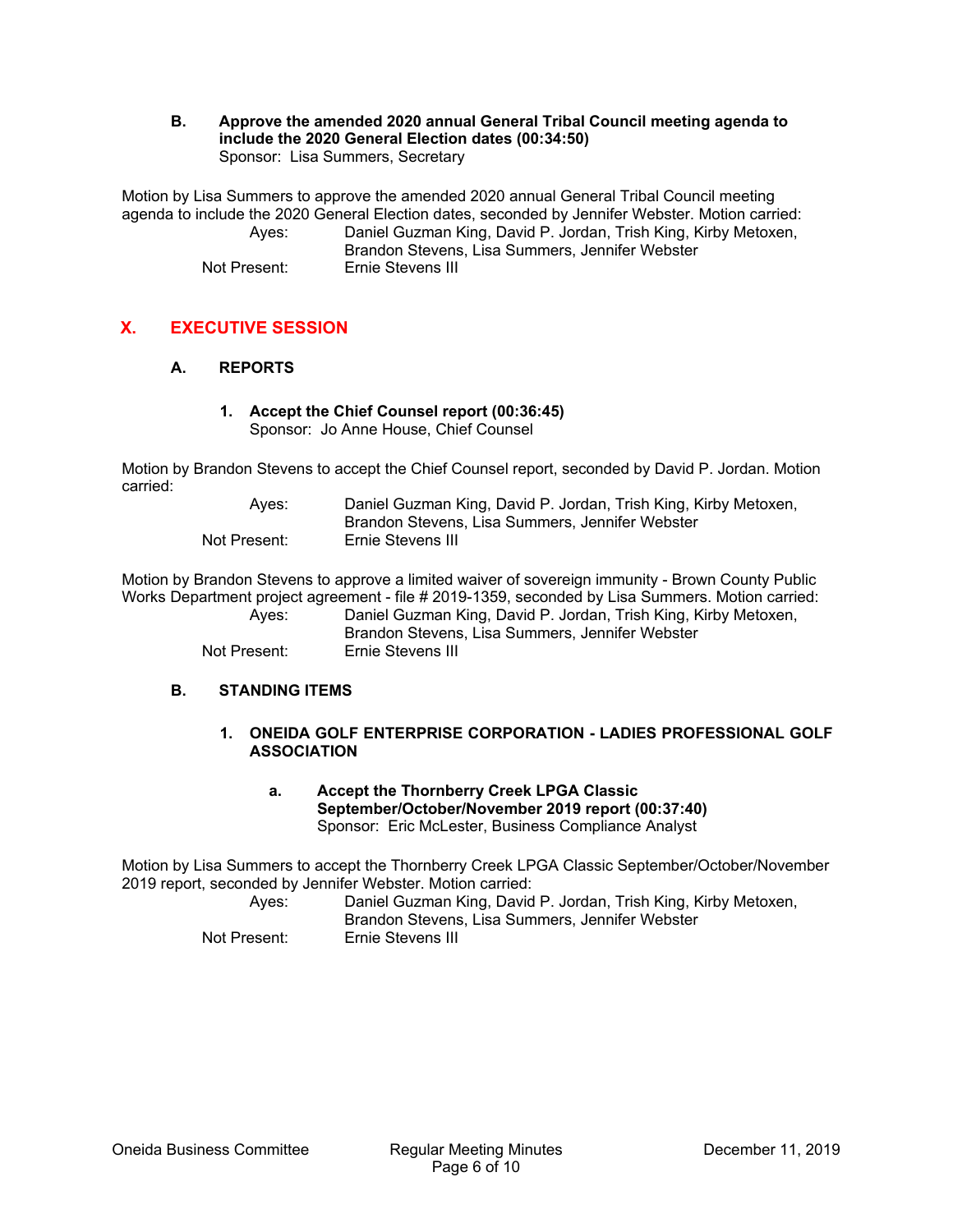## **C. AUDIT COMMITTEE**

**1. Accept the October 10, 2019, regular Audit Committee meeting minutes (00:38:07)** 

Sponsor: David P. Jordan, Councilman

Motion by Lisa Summers to accept the October 10, 2019, regular Audit Committee meeting minutes, seconded by Brandon Stevens. Motion carried:

 Ayes: Daniel Guzman King, David P. Jordan, Trish King, Kirby Metoxen, Brandon Stevens, Lisa Summers, Jennifer Webster

Not Present: Ernie Stevens III

## **D. UNFINISHED BUSINESS**

**1. File # ED19-013 - Accept the update and approve the recommendation (00:38:26)**  Sponsor: Debbie Thundercloud, General Manager

Motion by Lisa Summers to accept the update and approve the recommendation regarding file # ED19-013, seconded by Trish King. Motion carried:

| Aves:        | Daniel Guzman King, David P. Jordan, Trish King, Kirby Metoxen,<br>Brandon Stevens, Lisa Summers, Jennifer Webster |
|--------------|--------------------------------------------------------------------------------------------------------------------|
| Not Present: | Ernie Stevens III                                                                                                  |

**2. Accept the Insurance Notice Gap sub-team update (00:38:51)**  Sponsor: Debbie Thundercloud, General Manager

Motion by Jennifer Webster to accept the Insurance Notice Gap sub-team update, seconded by Lisa Summers. Motion carried:

 Ayes: Daniel Guzman King, David P. Jordan, Trish King, Kirby Metoxen, Brandon Stevens, Lisa Summers, Jennifer Webster Not Present: Ernie Stevens III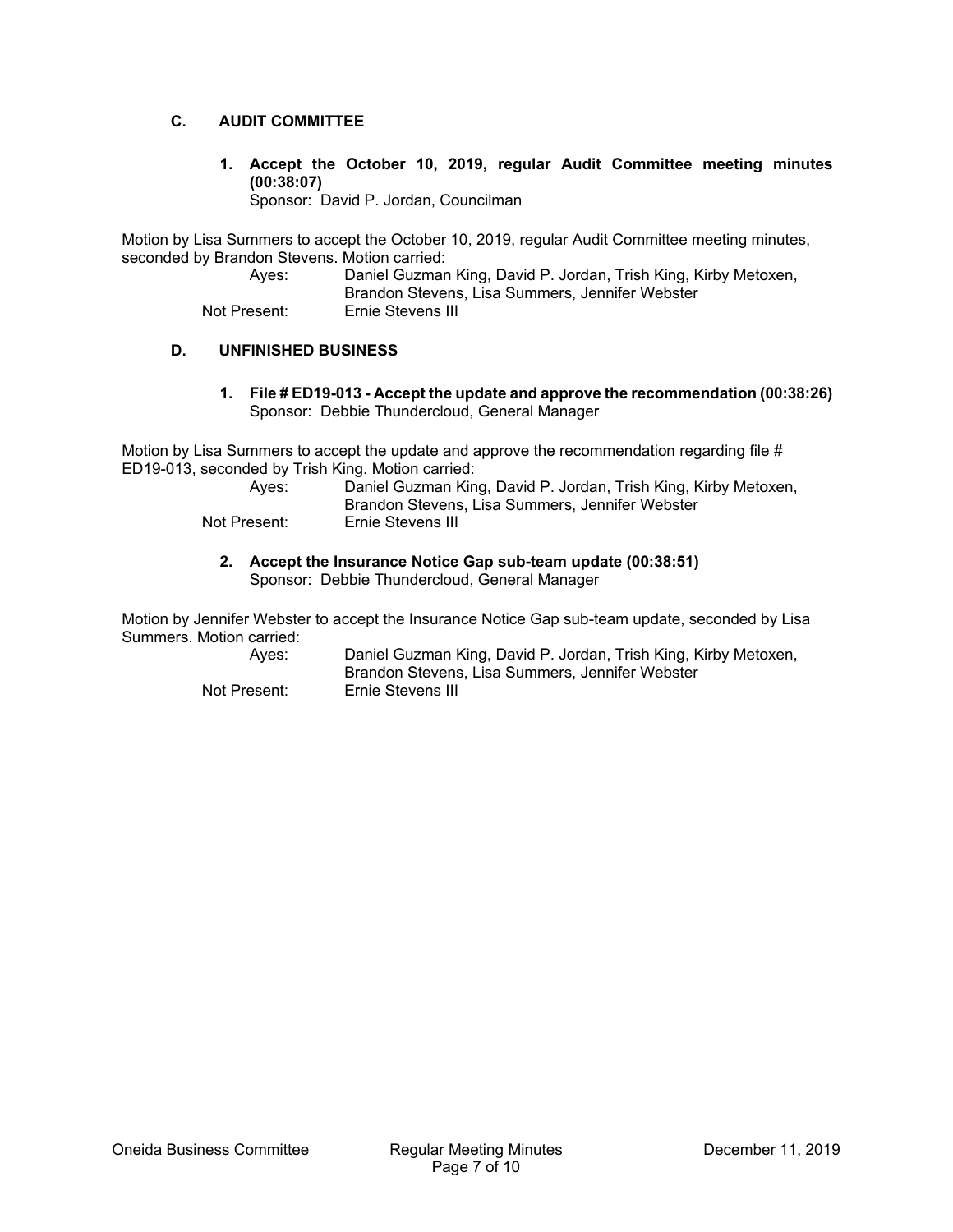#### **3. File # 2019-CC-01**

#### **a. Review proposed transition plan (00:39:20)**  Sponsor: Debbie Thundercloud, General Manager

*Excerpt from September 25, 2019: (1) Motion by Lisa Summers to terminate the appointment of Floyd Wayne Silas Jr. on the Oneida Powwow Committee pursuant to §105.7-4 and post the vacancy, seconded by Kirby Metoxen. Motion carried. (2) Motion by David P. Jordan to direct the General Manager to amend the recommendations provided regarding file # 2019-CC-01 and to bring back a transition plan proposal no later than the December 11, 2019, regular Business Committee meeting, seconded by Lisa Summers. Motion carried.*

Motion by Lisa Summers to defer item X.D.3. *File # 2019-CC-01*, subsections a. *Review proposed Transition plan* and b. *Determine next steps regarding vacancies*, to the January 8, 2020, regular Business Committee meeting agenda, seconded by Jennifer Webster. Motion carried:

| Aves:        | Daniel Guzman King, David P. Jordan, Trish King, Kirby Metoxen,<br>Brandon Stevens, Lisa Summers, Jennifer Webster |
|--------------|--------------------------------------------------------------------------------------------------------------------|
| Not Present: | Ernie Stevens III                                                                                                  |

#### **b. Determine next steps regarding vacancies (00:39:20)**  Sponsor: Lisa Summers, Secretary

*Excerpt from October 9, 2019: Motion by Lisa Summers to defer this item to the December 11, 2019, regular Business Committee meeting, noting the General Manager will have a transition plan submitted to the Business Committee by this date, as previously directed, seconded by Kirby Metoxen. Motion carried.*

Motion by Lisa Summers to defer item X.D.3. *File # 2019-CC-01*, subsections a. *Review proposed Transition plan* and b. *Determine next steps regarding vacancies*, to the January 8, 2020, regular Business Committee meeting agenda, seconded by Jennifer Webster. Motion carried:

 Ayes: Daniel Guzman King, David P. Jordan, Trish King, Kirby Metoxen, Brandon Stevens, Lisa Summers, Jennifer Webster Not Present: Ernie Stevens III

## **E. NEW BUSINESS**

# **1. Discuss draft Collaborative Charter (00:39:59)**

Sponsor: Debbie Thundercloud, General Manager

Motion by Jennifer Webster to accept the discussion regarding the draft Collaborative Charter as information, seconded by Lisa Summers. Motion carried:

| Aves:        | Daniel Guzman King, David P. Jordan, Trish King, Kirby Metoxen,<br>Brandon Stevens, Lisa Summers, Jennifer Webster |
|--------------|--------------------------------------------------------------------------------------------------------------------|
| Not Present: | Ernie Stevens III                                                                                                  |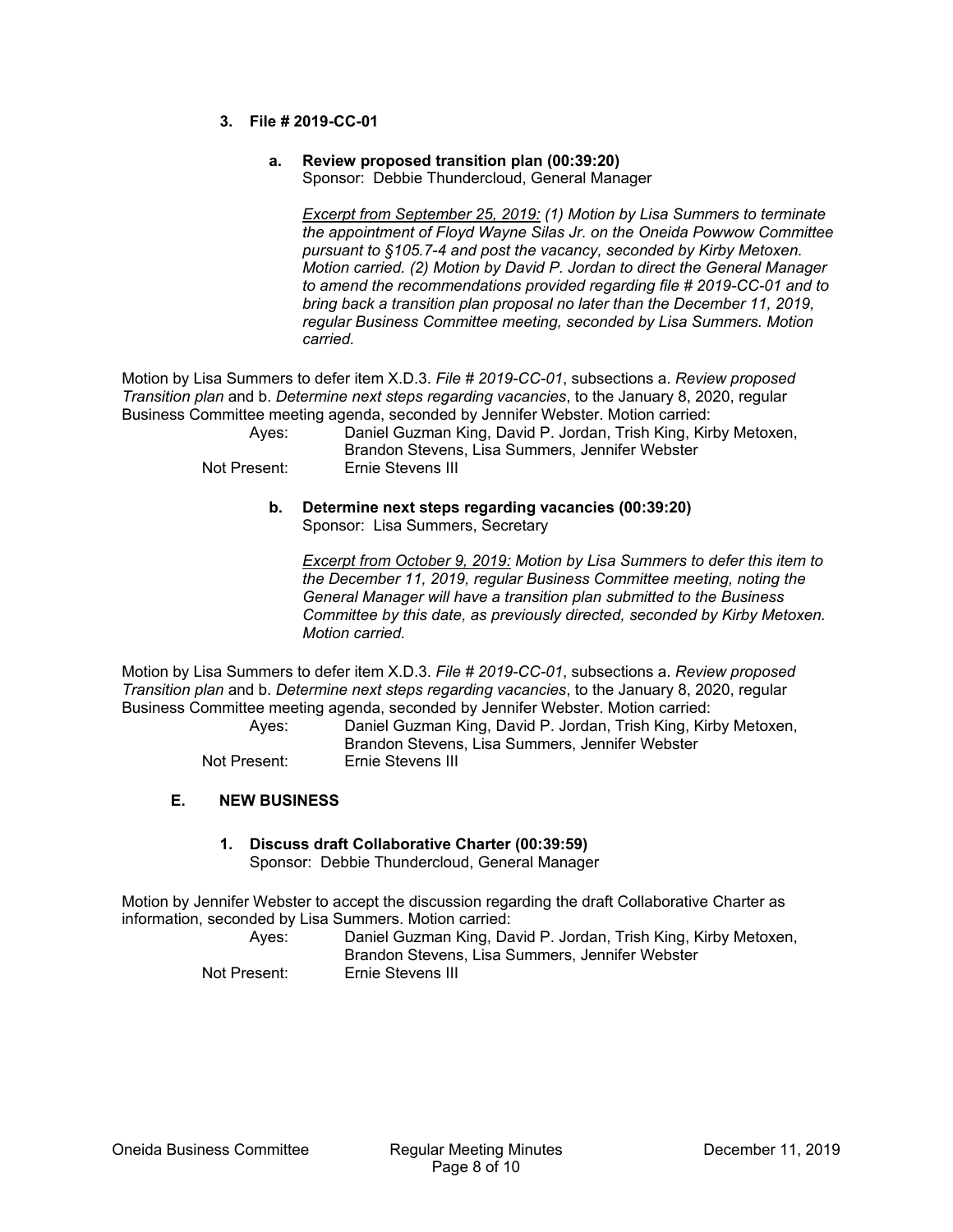#### **2. Discuss closeout of Professional Services Agreement - file # 2016-1035 and 2018-0178 (00:40:32); (00:43:05)**  Sponsor: Lisa Summers, Secretary

Motion by Lisa Summers to defer to end of meeting, seconded by David P. Jordan. Motion carried: Ayes: Daniel Guzman King, David P. Jordan, Trish King, Kirby Metoxen, Brandon Stevens, Lisa Summers, Jennifer Webster Not Present: Ernie Stevens III

*Item X.E.3. is addressed next.* 

Motion by Lisa Summers to go into executive session at 9:16 a.m., seconded by Kirby Metoxen. Motion carried:

| Aves:        | Daniel Guzman King, David P. Jordan, Trish King, Kirby Metoxen, |
|--------------|-----------------------------------------------------------------|
|              | Brandon Stevens, Lisa Summers, Jennifer Webster                 |
| Not Present: | Ernie Stevens III                                               |

Motion by Lisa Summers to come out of executive session at 9:44 a.m., seconded by Kirby Metoxen. Motion carried:

| Aves:        | Daniel Guzman King, David P. Jordan, Trish King, Kirby Metoxen, |
|--------------|-----------------------------------------------------------------|
|              | Brandon Stevens, Lisa Summers, Jennifer Webster                 |
| Not Present: | Ernie Stevens III                                               |

#### *Roll call for the record:*

*Present: Councilman Daniel Guzman King; Chairman Tehassi Hill; Councilman David P. Jordan; Treasurer Trish King; Councilman Kirby Metoxen; Vice-Chairman Brandon Stevens; Secretary Lisa Summers; Councilwoman Jennifer Webster; Not Present: Councilman Ernie Stevens III;* 

Motion by Lisa Summers to accept the memorandum dated December 4, 2019, and approve the two (2) identified actions, seconded by Brandon Stevens. Motion carried:

| Aves:        | David P. Jordan, Trish King, Kirby Metoxen, Brandon Stevens, Lisa<br>Summers. Jennifer Webster |
|--------------|------------------------------------------------------------------------------------------------|
| Abstained:   | Daniel Guzman King                                                                             |
| Not Present: | Ernie Stevens III                                                                              |

*Item XI. is addressed next.* 

**3. Adopt resolution entitled First Amendment to the Governmental 401(k) Plan (00:41:00)** 

Sponsor: Larry Barton, Chief Financial Officer

Motion by David P. Jordan to adopt resolution 12-11-19-B First Amendment to the Governmental 401(k) Plan, seconded by Lisa Summers. Motion carried:

| Aves:        | Daniel Guzman King, David P. Jordan, Trish King, Kirby Metoxen, |
|--------------|-----------------------------------------------------------------|
|              | Brandon Stevens, Lisa Summers, Jennifer Webster                 |
| Not Present: | Ernie Stevens III                                               |